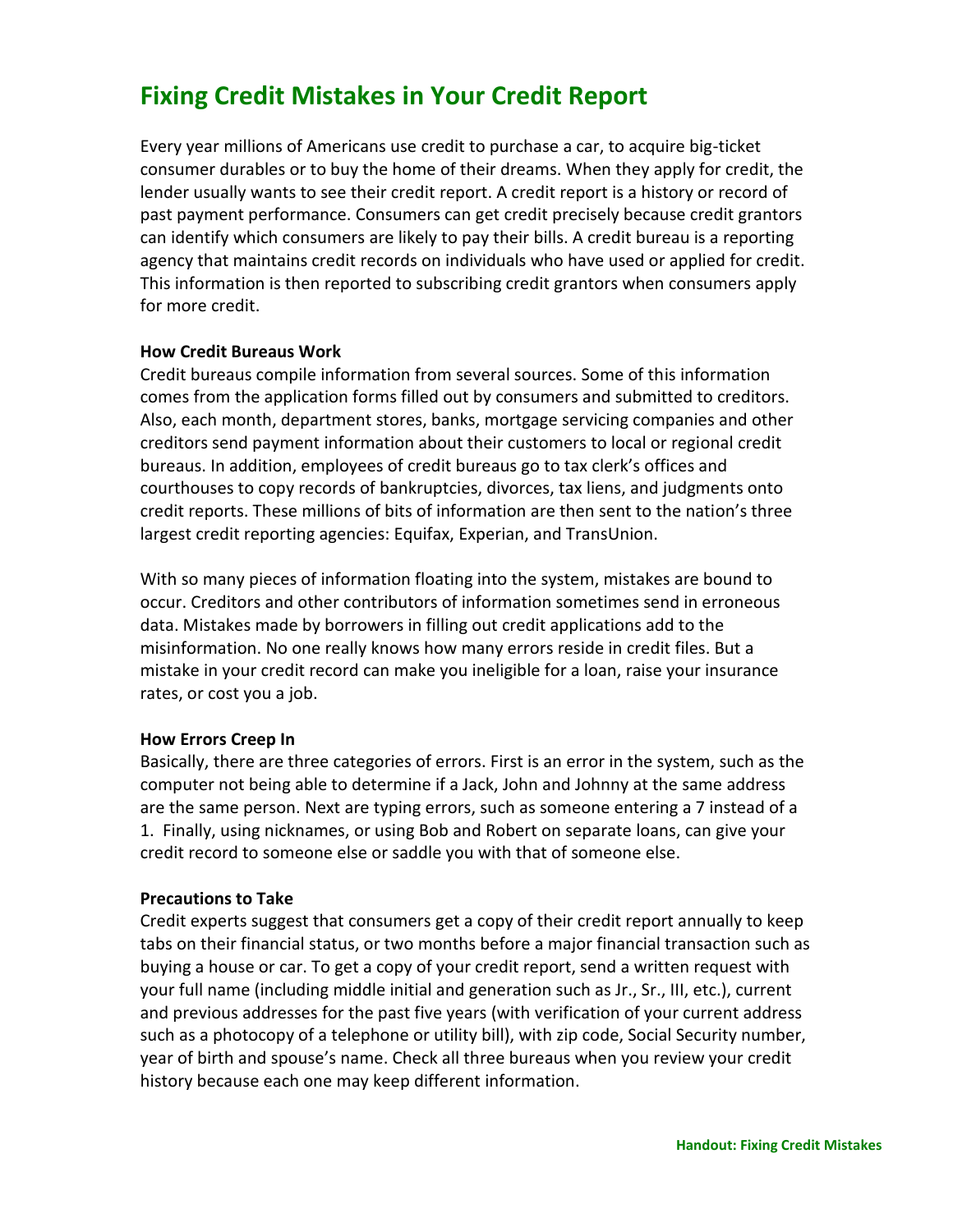Anyone who has been denied credit because of information furnished by a credit bureau must be given the name and address of that credit bureau by the user of the report. Upon request of the consumer, the credit bureau must tell what information it has and how they received it. The bureau must also disclose the names of any companies that have received your credit history in the past six months and any prospective employers who were sent information in the last two years.

If information contained in your credit report resulted in credit being denied, a raise in insurance rates, or you were denied employment because of it, you can obtain a free copy of your report by contacting the reporting agency within 60 days. Otherwise, you will pay an \$8 fee for each report.

# **How to Correct Errors**

Most mistakes are relatively easy to reverse, but it does take persistence. Sometimes you don't know there is an error in your credit history until you are refused credit by someone. In that case, look at your report to see what problems appear. Then call or send a letter to the credit reporting agency explaining the mishap. Spell out the inaccuracy, ask the bureau to verify and correct it, and ask for a corrected report.

The credit company will check with the creditor, and if the creditor can't verify the unpaid bill or late payment, your record is cleared. If the bill exists, the credit company starts the detective work of finding out whether it really belongs to you. If you can prove the bill isn't yours, the credit agency updates your file.

If the bureau stands firm, your next letter goes to the creditor. Include copies of supporting documents that show the creditor is in error. Ask that a correction be sent to all the credit bureaus the creditor reports to. Ask for a copy of the letter to be sent to the bureaus.

If you prevail with the creditor, write one more letter asking the bureau to send corrected reports to you and to anyone who has received a copy of your report in the past six months. Include a copy of the creditor's letter acknowledging the error. If the creditor won't concede the error, you are left only one method of protection–the opportunity to record in your credit file a 100-word letter that you dispute the error. (See box for a sample dispute letter.) Once you correct your credit report with one credit bureau, it should be automatically corrected with the others. The credit bureaus also can't put disputed information back into your report without telling you it is there.

# **How We Are Judged**

An example of a good credit risk is a person with no more than one late payment over 30 days in the past 12 months. Among the items likely to prevent someone from obtaining credit are reports of at least two judgment liens over \$500; two or more late payments in a year; a repossessed car; and a bankruptcy. Some creditors also may grow suspicious if several credit "inquiries" are listed on a report within the last six months. That may mean a person is applying for numerous amounts of credit. Of course it may also mean you are going to get a deluge of "pre-approved" offers in the mail.